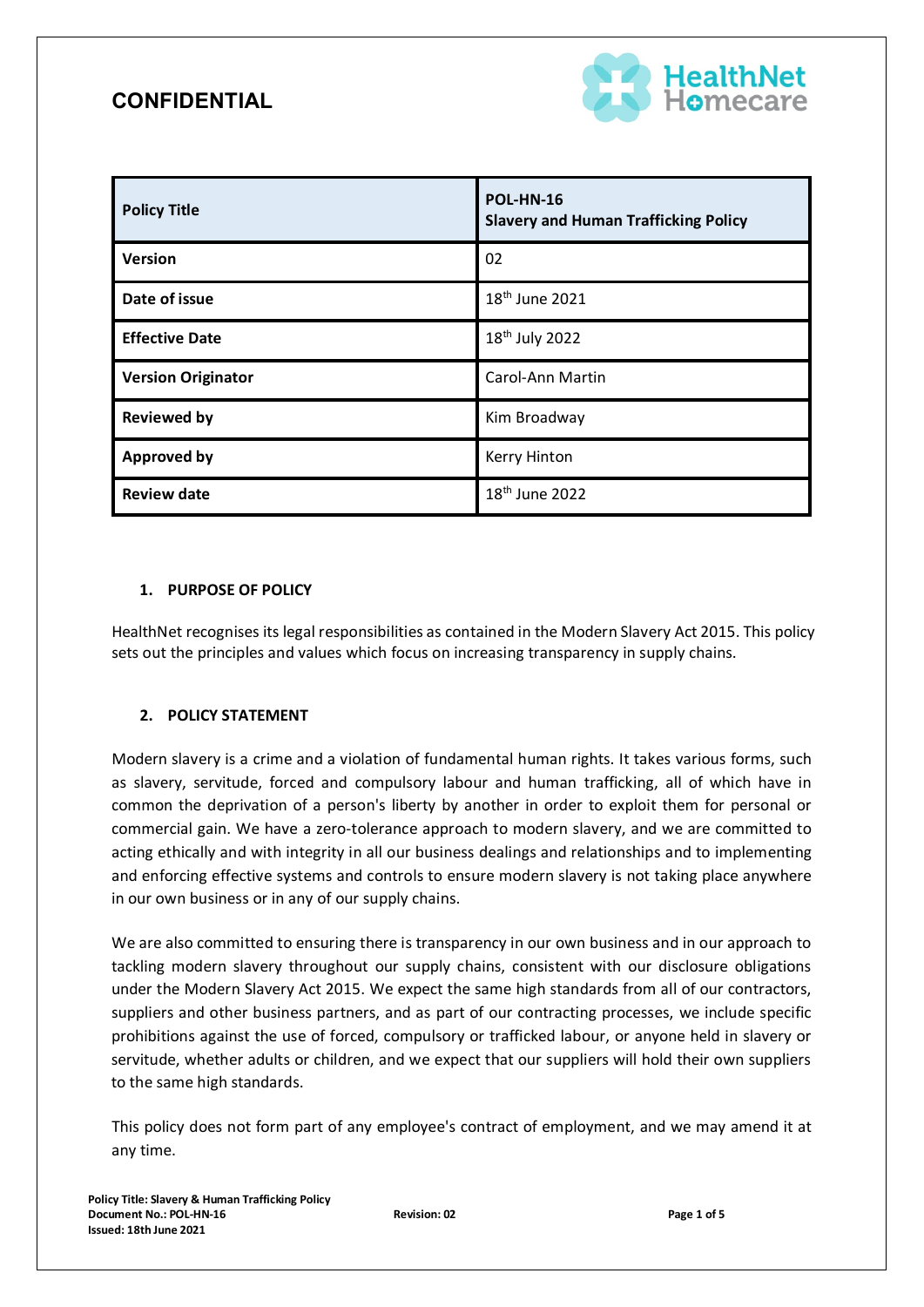

### **3. PRINCIPLES**

HealthNet is committed to creating an organisation that:

- i. complies with legislation and regulatory requirements in this area
- ii. makes suppliers and sub-contractors aware that we promote the requirements of this legislation
- iii. considers modern slavery factors when making business decisions
- iv. develops awareness of modern slavery issues throughout HealthNet
- v. complies with and uses NHS Terms and Conditions for Goods and Services which require us to comply with all relevant legislation and guidance, including modern slavery conditions
- vi. encourages suppliers and sub-contractors to take their own actions and understand their obligations under this legislation
- vii. ensures modern slavery is included in safeguarding work plans wherever appropriate
- viii. ensures staff undertake mandatory safeguarding training, and training in equality, diversity, and human rights
- ix. ensures appropriate staff also receive regular briefings and appropriate training so that they are aware of legislative requirements in this area

### **4. STAFF DUTIES AND RESPONSIBILITIES**

This policy applies to all persons working for us or on our behalf in any capacity, including employees at all levels, directors, officers, agency workers, seconded workers, volunteers, interns, agents, contractors, external consultants, third-party representatives, and business partners.

### **5. ACCOUNTABILITY AND RESPONSIBILITY FOR THIS POLICY**

The board of directors has overall responsibility for ensuring this policy complies with our legal and ethical obligations, and that those under our control comply with it.

The Chief Executive Officer has primary and day-to-day responsibility for implementing this policy, monitoring its use and effectiveness, dealing with any queries about it, and auditing internal control systems and procedures to ensure they are effective in countering modern slavery.

Management at all levels are responsible for ensuring those reporting to them understand and comply with this policy and are given adequate and regular training on it and the issue of modern slavery in supply chains.

You are invited to comment on this policy and suggest waysin which it might be improved. Comments, suggestions, and queries are encouraged and should be addressed to the Human Resources Function.

The Company is bound by the acts and/or omissions of its employees. Employees should understand that acts and/or omissions in contravention of the Modern Slavery Act could result in serious repercussions for the Company.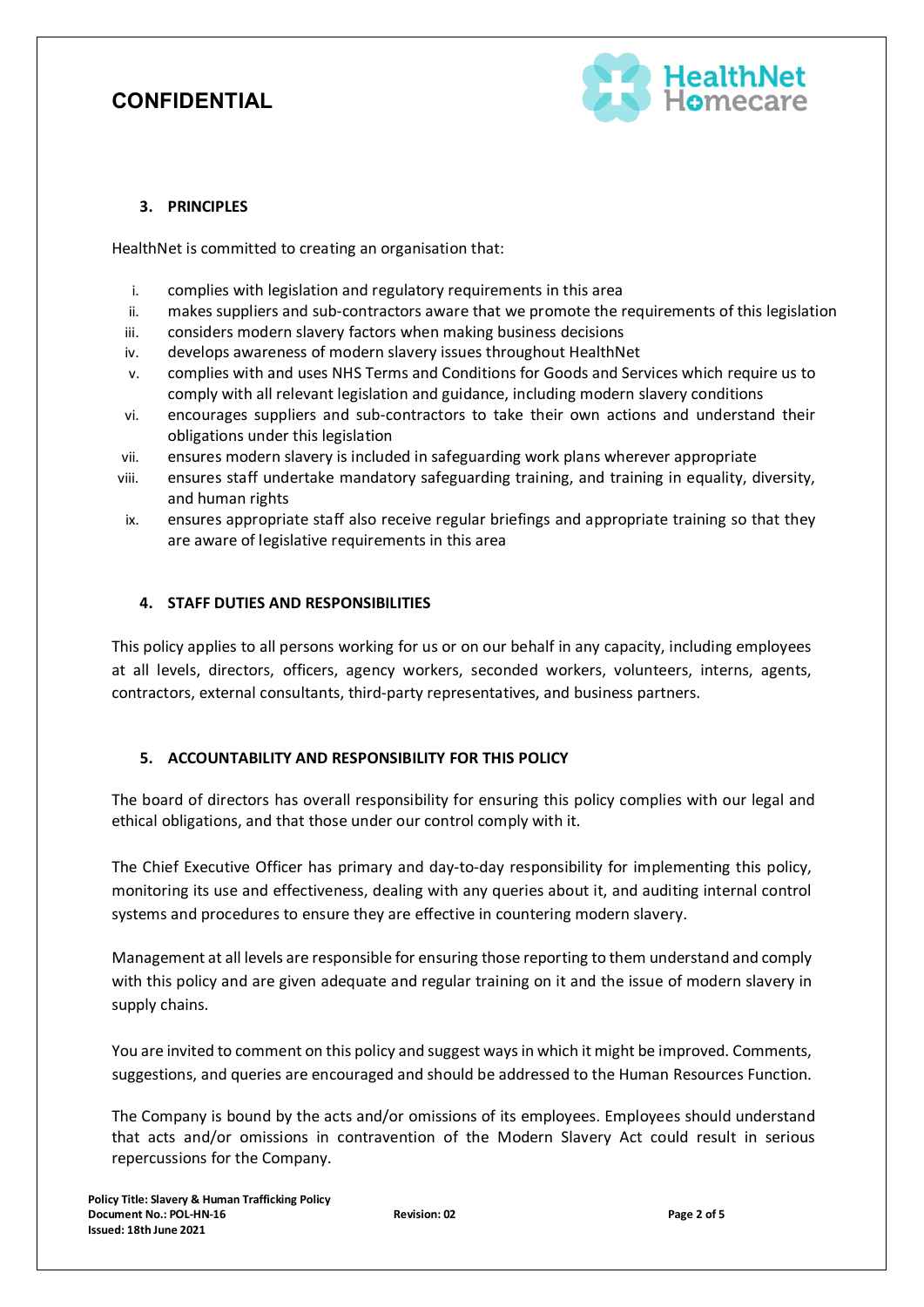

The **HR Manager** is responsible for:

- i. ensuring the Company recruitment processes are robust and adhere to safe recruitment principles. This includes strict requirements in respect of identity checks, work permits and criminal records.
- ii. Ensuring Company policies such as Safeguarding Adults and Children policies, Bullying and Harassment policy, Grievance procedure and Raising a Concern policy provide an additional platform for our employees to raise concerns about poor and inappropriate working practices.

All **Staff** are responsible for:

- iii. Supporting the HR Manager in his/her responsibilities and reporting any concerns they have about the recruitment process in respect of the Modern Slavery Act
- iv. acting in ways that are in accordance with this policy and with Company values
- v. undertaking relevant modern slavery training
- vi. informing their manager if they become aware of any behaviour that undermines equality and diversity

### **6. COMPLIANCE WITH THE POLICY**

You must ensure that you read, understand, and comply with this policy.

The prevention, detection, and reporting of modern slavery in any part of our business or supply chains is the responsibility of all those working for us or under our control. You are required to avoid any activity that might lead to, or suggest, a breach of this policy.

You must notify your manager or the Human Resources Function as soon as possible if you believe or suspect that a conflict with this policy has occurred or may occur in the future.

You are encouraged to raise concerns about any issue or suspicion of modern slavery in any parts of our business or supply chains of any supplier tier at the earliest possible stage.

If you believe or suspect a breach of this policy has occurred or that it may occur, you must notify your manager or the Human Resources Function as soon as possible. You should note that where appropriate, and with the welfare and safety of local workers as a priority, we will give support and guidance to our suppliers to help them address coercive, abusive, and exploitative work practices in their own business and supply chains.

If you are unsure about whether a particular act, the treatment of workers more generally, or their working conditions within any tier of our supply chains constitutes any of the various forms of modern slavery, raise it with your manager or the Human Resources Function.

We aim to encourage openness and will support anyone who raises genuine concerns in good faith under this policy, even if they turn out to be mistaken. We are committed to ensuring no one suffers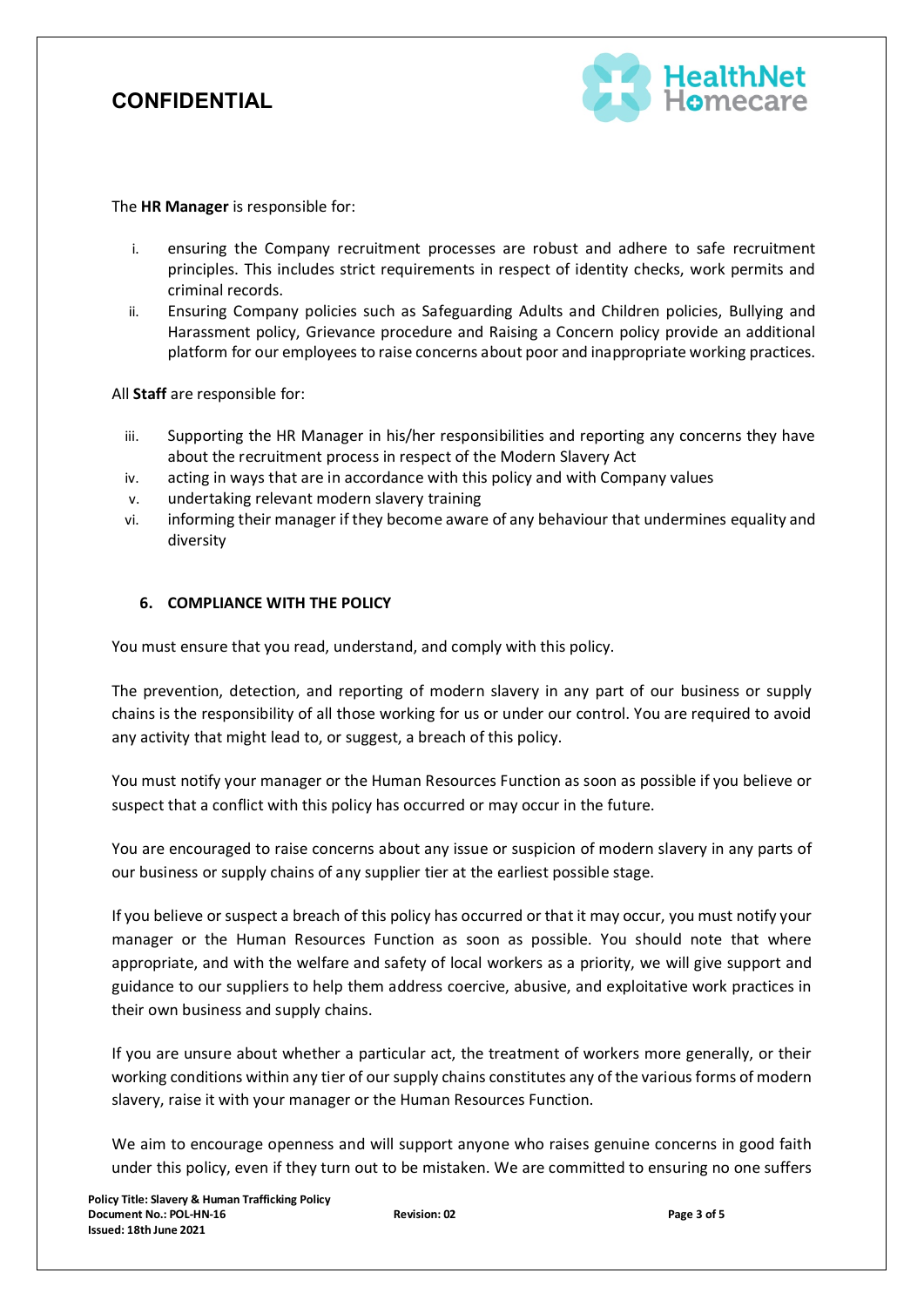

any detrimental treatment because of reporting in good faith their suspicion that modern slavery of whatever form is or may be taking place in any part of our own business or in any of our supply chains. Detrimental treatment includes dismissal, disciplinary action, threats, or other unfavourable treatment connected with raising a concern. If you believe that you have suffered any such treatment, you should inform your manager or the Human Resources Function immediately. If the matter is not remedied, and you are an employee, you should raise it formally using our Grievance Procedure, which can be found in The Company Handbook.

### **7. POLICY IMPLEMENTATION**

To achieve the implementation of this policy, HealthNet intends:

- i. to take further steps to identify, assess and monitor potential risk areas in terms of modern slavery and human trafficking, particularly in the supply chains of our providers
- ii. wherever possible work with NHS CCGs, Purchasing Authorities and Pharmaceutical Companies in the commissioning process to support multi-agency work to respond to modern slavery and human trafficking
- iii. to gain assurance that all commissioned services have access to training on how to identify those who are victims of modern slavery and human trafficking
- iv. to continue working with NHS funded and partner organisations to ensure modern slavery and human trafficking are appropriately prioritised and feature prominently in safeguarding work plans.

#### **8. COMMUNICATION AND AWARENESS OF THIS POLICY**

Training on this policy, and on the risk our business faces from modern slavery in its supply chains, forms part of the induction process for all individuals who work for us, and regular training will be provided, as necessary.

Our zero-tolerance approach to modern slavery must be communicated to all suppliers, contractors, and business partners at the outset of our business relationship with them and reinforced as appropriate thereafter.

#### **9. BREACHES OF THIS POLICY**

Any employee who breaches this policy may face disciplinary action, which could, depending upon the circumstance result in a sanction ranging from remedial training to dismissal for misconduct or gross misconduct.

We may terminate our relationship with other individuals and organisations working on our behalf if they breach this policy.

### **10. MONITORING THIS POLICY**